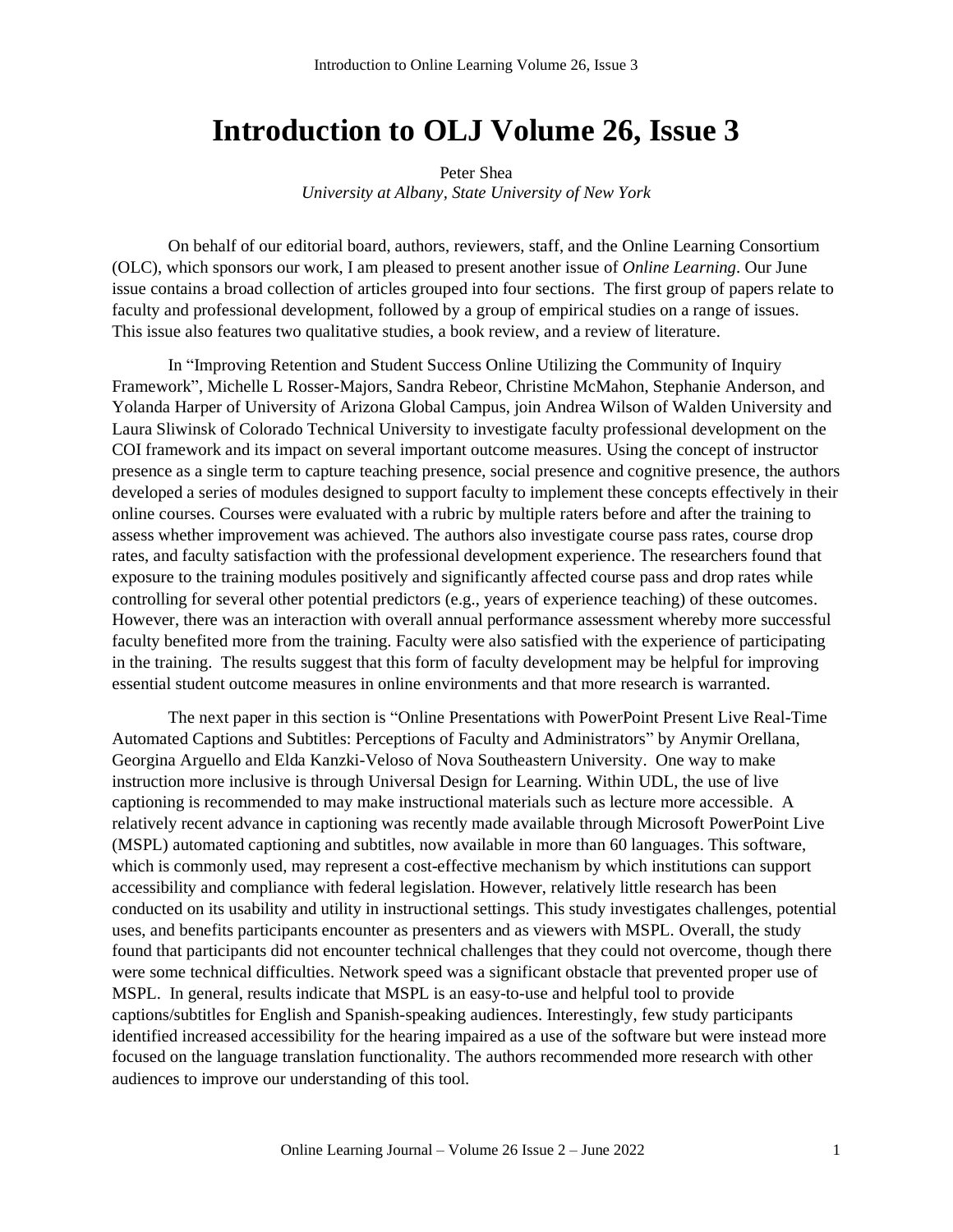In "From Emergency Remote Teaching (ERT) to Sustained Remote Teaching (SRT): A Comparative Semester Analysis of Exchange Students' Experiences and Perceptions of Learning Online During COVID-19" William Stewart of Hankuk University of Foreign Studies, together with Youngkyun Baek and Patrick Lowenthal of Boise State University investigate the experiences of exchange students in Korea during the second wave of the pandemic there. The authors investigated the shift that has occurred as emergency remote teaching (ERT), implemented in haste and with little planning, has gradually become sustained remote instruction, supported by more knowledge, experience, and resources. The study is based on two main questions, the first of which asks whether exchange students' experiences with remote teaching, support, and course structure change when ERT is sustained over consecutive semesters. The second question investigates whether ERT improve when it becomes Sustained Remote Teaching (SRT). Using Performance Improvement Theory as a guide to their study, the authors find that only 20% of the benchmarks for improvement saw statistically significant positive change with mean score increases ranging from roughly 4-10%. The study concludes the lack of improvement in most benchmarks may be a cause for concern given the sizeable financial and human resources invested in educational continuity from the onset of the pandemic.

In "Relationships Between Online Student Engagement Practices and GPA Among RN-to-BSN Students" Kathryn Rioch and Jennifer Tharp of National University of Health Sciences at The King's College note that online nursing programs are growing rapidly to address a national nursing shortage in the US. Success and persistence in these programs are tied to student engagement with the academic and social environments in which they study. In online environments, this may be a function of students' experiences of the development of an effective and supportive academic and social community. Using the Community of Inquiry framework as a measure of engagement, the authors seek to determine relationships between the subscales of the COI survey (teaching, social, and cognitive presence) and student reported GPA. The authors conclude that some of the variances in reported cumulative GPA can be accounted for by levels of online engagement within this study population. The study includes recommendations for practice based on these findings.

The next paper in this section is "Predicting Social Presence in Videoconference-supported LMS Courses: Mediation through L2 Writing and Speaking Strategies" by Daniel Bailey of Konkuk University's Glocal Campus, South Korea, and Norah Almusharraf and Asma Almusharraf of Prince Sultan University, Saudi Arabia. This study investigated how second language writing and speaking strategies relate and how they shaped the development of social presence in fully online English as a Foreign Language courses. The researchers examined how both linguistic strategies impact social presence and knowledge construction in courses that use the LMS for writing tasks and videoconferencing for speaking activities. The results showed that all variables have a positive relationship.

The next paper, "Academic performance in distance education: Quizzes as a Moderator Variable and Students' Perception and Expectation through Linguistic Analysis" is by Laura Parte and Lucía Mellado of National Distance Education University of Spain. This study examined the relationship between assessment types and student behavior, linguistics styles, and academic performance. The main objective of this study was to examine the effect of assessment modalities on academic performance. The results show that both quiz modalities (self-evaluation and summative quizzes) are positively associated with academic performance.

Also, on the topic of learning assessment is "A Comparison of Three Assessment Types on Student Engagement and Content Knowledge in Online Instruction" by Lynda Randall and Jessica Jaynes of California State University, Fullerton. This study examined the efficacy and utility of a multimedia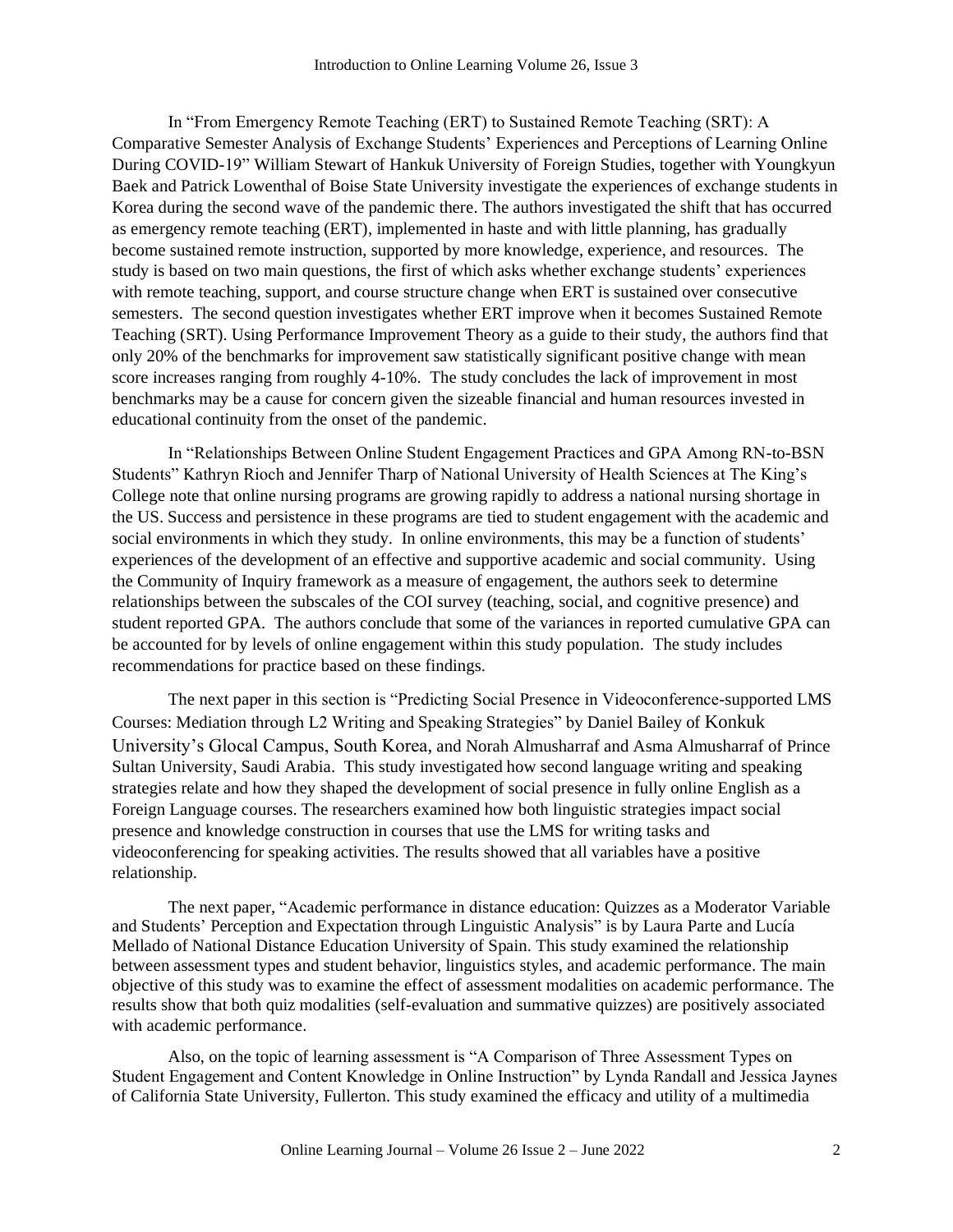discussion tool for enhancing student retention of content knowledge. Specifically, this mixed methods study examined the effectiveness of the tool in promoting retention of key concepts, as well as student perceptions of the efficacy of the tool in enhancing their learning. The authors suggested that the process of creating presentations with the tool support more active and engaged rehearsal strategies than conventional learning activities such as reading. Results indicated that the more active learning supported by the tool led to greater retention of content and that student liked using the tool.

The COVID pandemic has caused a great deal of turmoil in the education sector, but it was particularly difficult for younger students in primary schools. The next paper is "An Overnight Educational Transformation: How did the Pandemic Turn Early Childhood Education Upside Down?" by Sinem Aslan, a research scientist at Intel Corporation; Qi Li, a lecturer at Open University of China; Curtis Bonk, Professor of Instructional Systems Technology at Indiana University; and Lama Nachman, an Intel Fellow and director of the Human & AI Systems research lab there. This study investigated how public and private school teachers experienced online learning in early childhood education during the COVID-19 pandemic. Specifically, the authors ask how teachers experienced online learning in early childhood education since the outbreak of the COVID-19 pandemic, what challenges such teachers had when teaching online, and what suggestions they had for addressing these challenges. Using interviews with 15 teachers, the study explored issues such as what a typical day looked before and after the onset of the pandemic, teachers' priorities for online learning, role of parents, monitoring student emotions, during online learning, student learning outcomes and other themes. The study highlighted the teachers' efforts to implement developmentally appropriate learning activities for students despite the rapid transition to online instructional environments.

In "Facilitating Cognitive Presence Online: Perception and Design" by Julie McCarroll and Peggy Hartwick of Carleton University, the authors seek to demonstrate how lesson design, scaffolding, and a blend of synchronous and asynchronous delivery methods contribute to students' experiences of cognitive presence as described by the four phases of the Community of Inquiry framework. This study surveyed students from three sections of an English for Academic Purposes course delivered entirely online. The authors also analyzed lesson plans seeking to document cognitive presence. Both students and instructors completed the standard COI survey. While student participants consistently reported lower levels of CP than teachers in the triggering event and exploration phases, results were mixed for the integration and resolution phases. Notably, student-reported experiences of the triggering event, integration, and resolution phases, increased with each iteration of the lesson plan, signifying that task design and facilitation play a key role in students' experience of cognitive presence.

The next paper in this section is "The Effects of Nudges on Students' Use of the Diagnostic Assessment and Achievement of College Skills" by David Franklin and Heidi Andrade of the University at Albany, SUNY, Jason Bryer of the City University of New York, Angela Lui, of Rutgers University, and Diana Akhmedjanova of Khalifa University. The purpose of this study was to understand the effects of nudges (various kinds of reminders) on online students' use of the Diagnostic Assessment and Achievement of College Skills (DAACS) assessments and on their first semester course completion. DAACS is a suite of free, online assessments, feedback, and resources intended to improve student success in college. Results show that some nudges influenced students' completion of the DAACS assessments and on accessing the feedback. Numerous types of nudges were sent; *performance* nudges did have a positive effect on students' completion of the DAACS compared to a control group, while the s*ocial norms* nudges did not. The study provided insight on the impacts of other kinds of reminders that encourage learners to access resources known to be helpful to their success and suggests directions for future research.

In "Face-to-Face vs. Online Asynchronous Teaching in a Conservation Biology Course" authors Carrie Wells and Michelle Pass of the University of North Carolina at Charlotte join Jane Walsh of the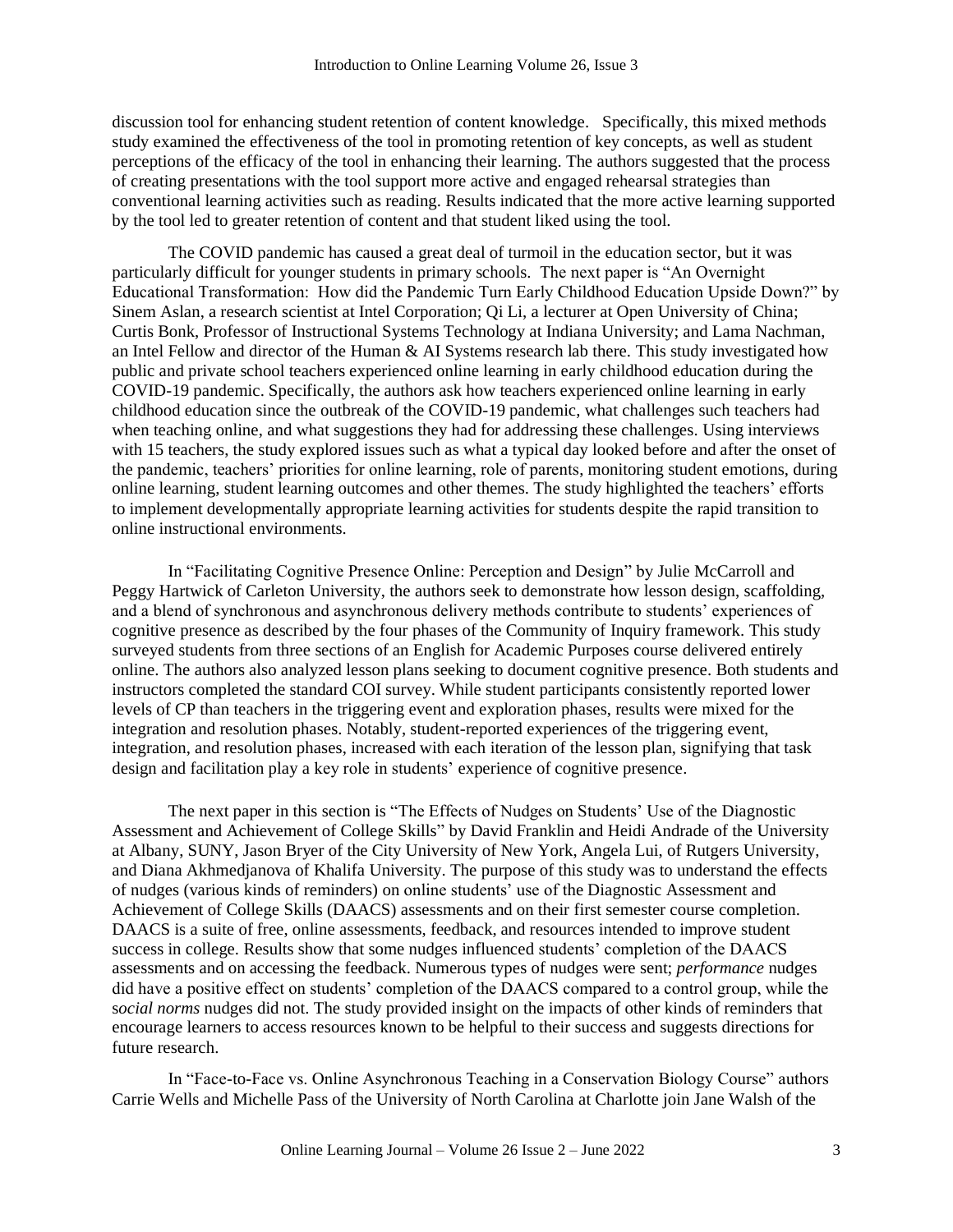University of Kentucky investigate student performance in two modes – a face-to-face section of a biology course and an asynchronous online section of the same course. The authors argue that pedagogy rather than technology account for course outcomes, all else being equal. They collected data on course performance, a collaborative writing assignment, and on survey items. They conclude, as have thousands of previous studies, that no significant differences exist between the two instructional environments.

The "Impact of Attitudes, Beliefs, and Cognitive Reflection on the Development of Critical Thinking Skills in Online Students" is by Boban Simonovic, Katia Vione, Dean Fido, Edward Stupple, James Martin, and Richard Clarke of the University of Derby in the United Kingdom. These authors argues that there is little consensus on how to define, measure, and nurture critical thinking (CT) skills through educational effort in online environments, despite the wide appeal of critical thinking as central to the goals of higher education, productive employment, and effective civic participation. Through their research, the authors integrate contemporary accounts of CT into an intervention designed to improve students understanding of CT and their academic performance. Their findings are that CT can be taught and that an intervention based on "how to think" can help online students develop CT, strengthen their confidence in it, and helps students improve their academic performance.

The final paper in this section is "Effect of Feedback with Video-based Peer Modeling on Learning and Self-efficacy" by Wadi Eghterafi, Mary C. Tucker, and Icy (Yunyi) Zhang, of the University of California, Los Angeles and Ji Yun Son of California State University, Los Angeles. The goal of this study was to determine the relative efficacy of various approaches to providing rich, process feedback in asynchronous online instruction. The authors tested the effect of three types of feedback on students' learning and transfer of concepts. Randomly assigning 57 students to a worked example condition, 54 to a mastery condition, and 51 to a coping condition, they found that students in the mastery condition rated their self-efficacy higher and scored higher on a delayed class quiz than students who viewed a worked example. The results show how the design of feedback can lead to measurable differences in student learning.

The next section includes two qualitative investigations. Jonathan Becker and Michael Schad of Virginia Commonwealth University are the authors of the first of these, "Understanding the Lived Experience of Online Learners: Towards a Framework for Phenomenological Research on Distance Education". This paper has three broad goals including advocating for phenomenological research on distance education, critically reviewing existing phenomenological research in the field, and developing a comprehensive framework for future phenomenological research on distance education. Arguing in part that phenomenological research on the lived experience of online learners can help us see these experiences in a new way the authors note that this perspective can help educators and be more empathic teachers. Further, they claim that much of the existing phenomenological research on distance education suffers from poor conceptualization and design and is not methodologically rigorous. Finally, the authors provide a more comprehensive framework for new phenomenological investigation relevant to online and distance instruction.

The second qualitative study is "A Case Study Approach to Exploring Resilient Pedagogy during Times of Crisis" by Katie Clum, Liz Ebersole, David Wicks, and Munyi Shea of Seattle Pacific University. In this study, the authors conduct interviews with students and faculty to better understand the application of resilient pedagogy in the global pandemic including instances of extensibility, flexibility, and redundancy, which are principles of this approach to education. The paper included case studies of previous disruptions to education in South Africa, New Zealand, and the United States to shed light on the emergency remote teaching (ERT) during COVID. The authors concluded that effective implementation of ERT will ultimately look more like authentic online learning and reflect attributes of resilient pedagogy, including institutional and pedagogical extensibility, flexibility, and redundancy.

The next two sections include reviews; the first is a book review and second is a literature review. In the book review Don Olcott of the University of South Africa provided a summary and some